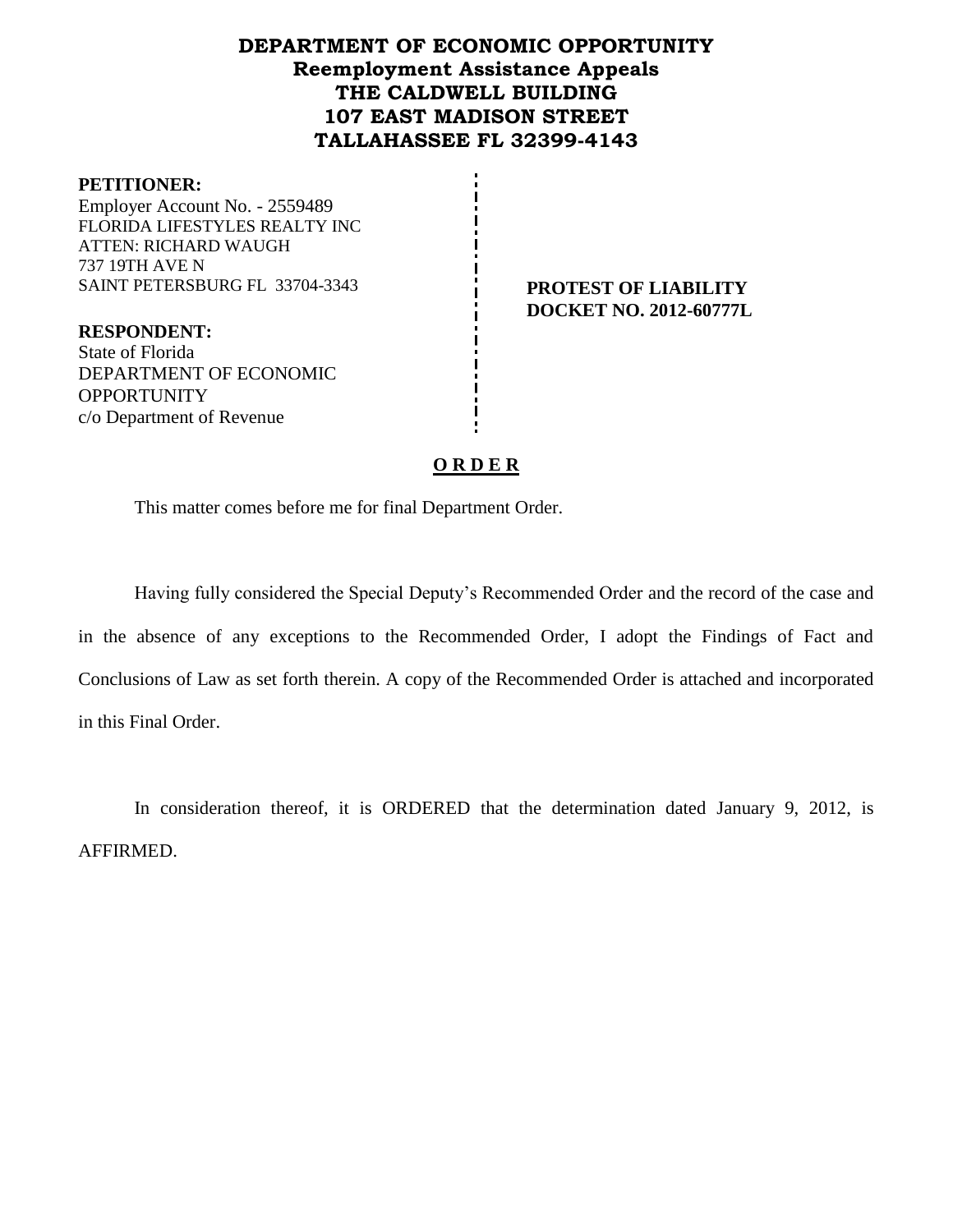#### **JUDICIAL REVIEW**

Any request for judicial review must be initiated within 30 days of the date the Order was filed. Judicial review is commenced by filing one copy of a *Notice of Appeal* with the DEPARTMENT OF ECONOMIC OPPORTUNITY at the address shown at the top of this Order and a second copy, with filing fees prescribed by law, with the appropriate District Court of Appeal. It is the responsibility of the party appealing to the Court to prepare a transcript of the record. If no court reporter was at the hearing, the transcript must be prepared from a copy of the Special Deputy's hearing recording, which may be requested from the Office of Appeals.

Cualquier solicitud para revisión judicial debe ser iniciada dentro de los 30 días a partir de la fecha en que la Orden fue registrada. La revisión judicial se comienza al registrar una copia de un *Aviso de Apelación* con la Agencia para la Innovación de la Fuerza Laboral [*DEPARTMENT OF ECONOMIC OPPORTUNITY]* en la dirección que aparece en la parte superior de este *Orden* y una segunda copia, con los honorarios de registro prescritos por la ley, con el Tribunal Distrital de Apelaciones pertinente. Es la responsabilidad de la parte apelando al tribunal la de preparar una transcripción del registro. Si en la audiencia no se encontraba ningún estenógrafo registrado en los tribunales, la transcripción debe ser preparada de una copia de la grabación de la audiencia del Delegado Especial [*Special Deputy*], la cual puede ser solicitada de la Oficina de Apelaciones.

Nenpòt demann pou yon revizyon jiridik fèt pou l kòmanse lan yon peryòd 30 jou apati de dat ke Lòd la te depoze a. Revizyon jiridik la kòmanse avèk depo yon kopi yon *Avi Dapèl* ki voye bay DEPARTMENT OF ECONOMIC OPPORTUNITY lan nan adrès ki parèt pi wo a, lan tèt *Lòd* sa a e yon dezyèm kopi, avèk frè depo ki preskri pa lalwa, bay Kou Dapèl Distrik apwopriye a. Se responsabilite pati k ap prezante apèl la bay Tribinal la pou l prepare yon kopi dosye a. Si pa te gen yon stenograf lan seyans lan, kopi a fèt pou l prepare apati de kopi anrejistreman seyans lan ke Adjwen Spesyal la te fè a, e ke w ka mande Biwo Dapèl la voye pou ou.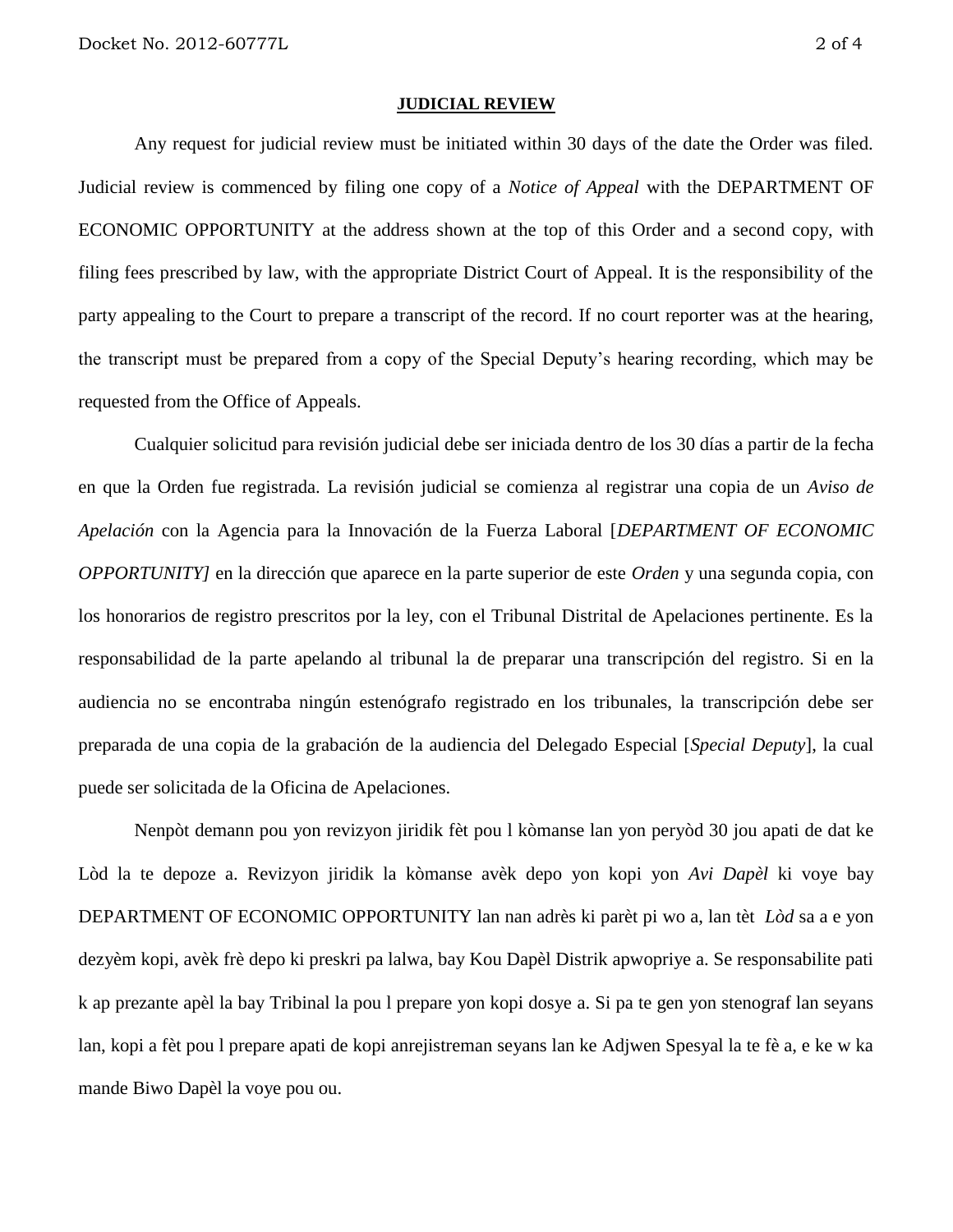DONE and ORDERED at Tallahassee, Florida, this \_\_\_\_\_\_\_ day of January, 2013.



Altemese Smith, Assistant Director, Reemployment Assistance Services DEPARTMENT OF ECONOMIC OPPORTUNITY

FILED ON THIS DATE PURSUANT TO § 120.52, FLORIDA STATUTES, WITH THE DESIGNATED DEPARTMENT CLERK, RECEIPT OF WHICH IS HEREBY ACKNOWLEDGED.

 $\overline{\phantom{a}}$  ,  $\overline{\phantom{a}}$  ,  $\overline{\phantom{a}}$  ,  $\overline{\phantom{a}}$  ,  $\overline{\phantom{a}}$  ,  $\overline{\phantom{a}}$  ,  $\overline{\phantom{a}}$  ,  $\overline{\phantom{a}}$ DEPUTY CLERK DATE

## **CERTIFICATE OF SERVICE**

**I HEREBY CERTIFY that true and correct copies of the foregoing Final Order have been furnished to the persons listed below in the manner described, on the \_\_\_\_\_\_\_ day of January, 2013**.

 $ShmumD.$ 

SHANEDRA Y. BARNES, Special Deputy Clerk DEPARTMENT OF ECONOMIC **OPPORTUNITY** Reemployment Assistance Appeals 107 EAST MADISON STREET TALLAHASSEE FL 32399-4143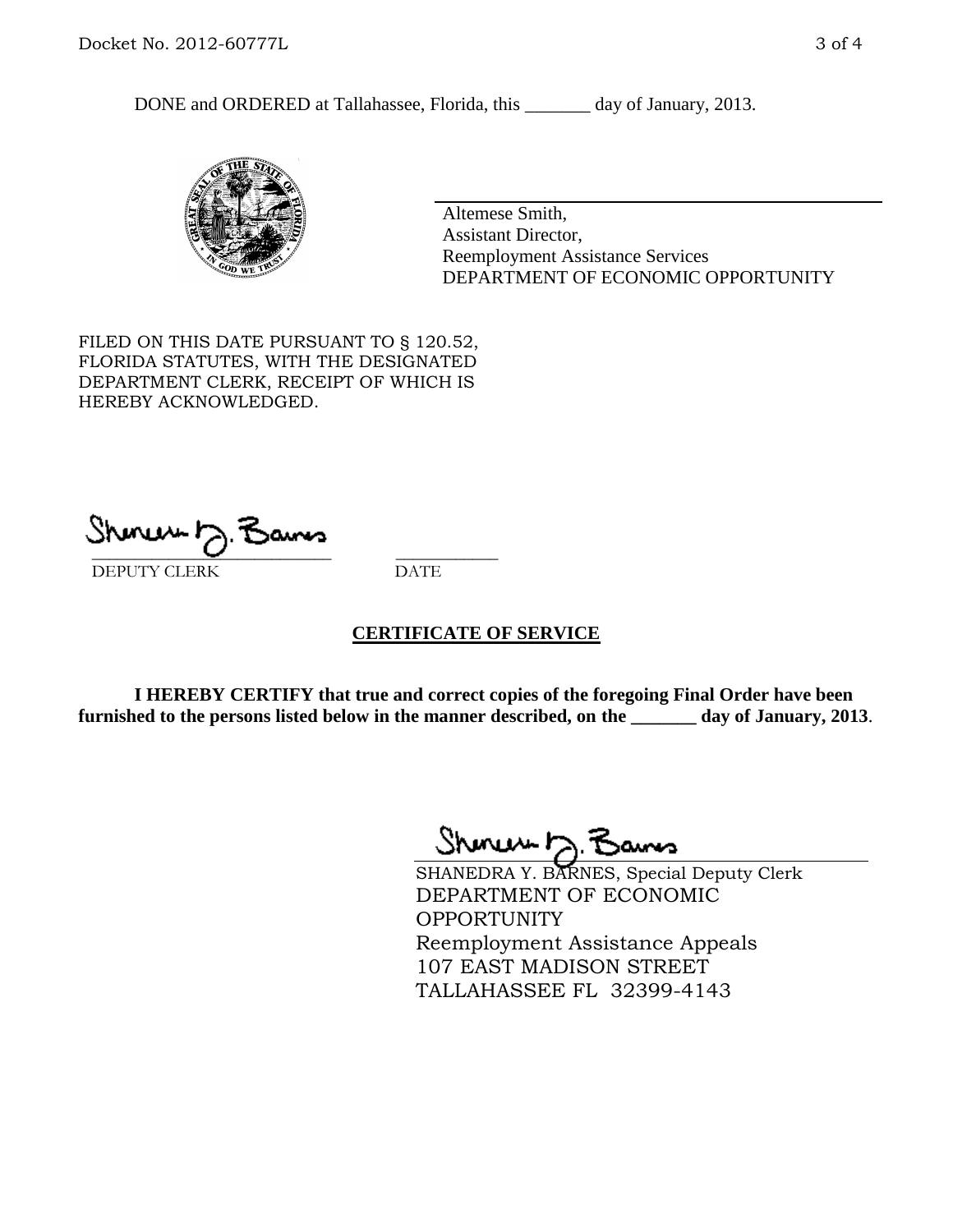Docket No. 2012-60777L 4 of 4

By U.S. Mail:

FLORIDA LIFESTYLES REALTY INC ATTN: RICHARD WAUGH 737 19TH AVE N SAINT PETERSBURG FL 33704-3343

JOANN PUMP 331 LEWIS BLVD SE SAINT PETERSBURG FL 33705 DEPARTMENT OF REVENUE ATTN: VANDA RAGANS - CCOC #1-4857 5050 WEST TENNESSEE STREET TALLAHASSEE FL 32399

JOANN PUMP P O BOX 41413 ST PETERSBURG FL 33743 FLORIDA LIFESTYLES REALTY INC 2401 WEST SOUTHERN AVE #48 TEMPE AZ 85282

FLORIDA DEPARTMENT OF REVENUE ATTN: MYRA TAYLOR P O BOX 6417 TALLAHASSEE FL 32314-6417

State of Florida DEPARTMENT OF ECONOMIC OPPORTUNITY c/o Department of Revenue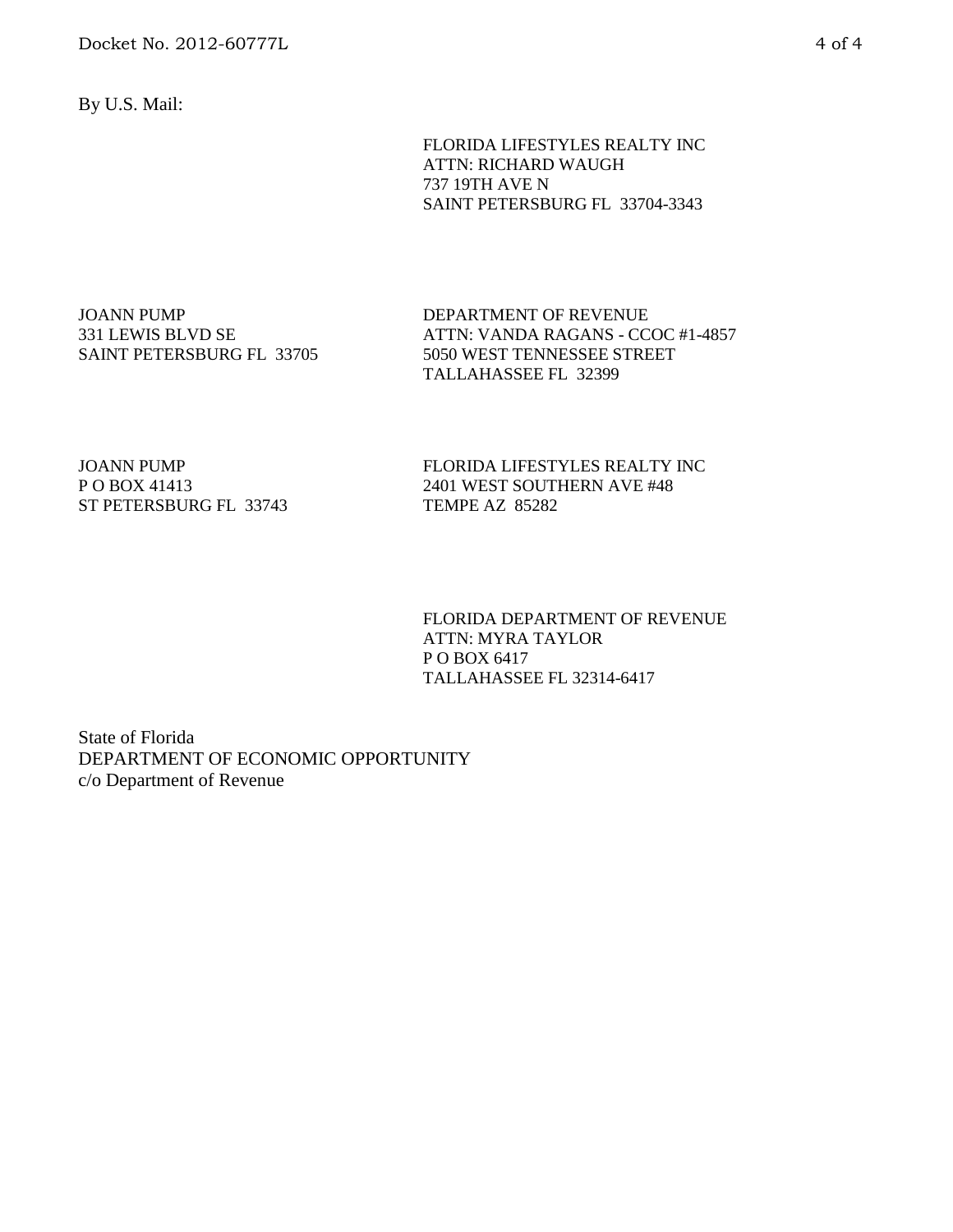## **DEPARTMENT OF ECONOMIC OPPORTUNITY Reemployment Assistance Appeals**

MSC 347 CALDWELL BUILDING 107 EAST MADISON STREET TALLAHASSEE FL 32399-4143

#### **PETITIONER:**

Employer Account No. - 2559489 FLORIDA LIFESTYLES REALTY INC ATTEN: RICHARD WAUGH 737 19TH AVE N SAINT PETERSBURG FL 33704-3343

> **PROTEST OF LIABILITY DOCKET NO. 2012-60777L**

**RESPONDENT:** State of Florida DEPARTMENT OF ECONOMIC **OPPORTUNITY** c/o Department of Revenue

# **RECOMMENDED ORDER OF SPECIAL DEPUTY**

TO: Assistant Director, Executive Director, Reemployment Assistance Services DEPARTMENT OF ECONOMIC OPPORTUNITY

This matter comes before the undersigned Special Deputy pursuant to the Petitioner's protest of the Respondent's determination dated January 9, 2012

After due notice to the parties, a telephone hearing was held on October 23, 2012. The Petitioner, represented by the Petitioner's former Vice President, appeared and testified. The Respondent, represented by a Department of Revenue Tax Specialist II, appeared and testified. The Joined Party appeared and testified.

The record of the case, including the recording of the hearing and any exhibits submitted in evidence, is herewith transmitted. Proposed Findings of Fact and Conclusions of Law were not received.

## **Issues**:

Whether services performed for the Petitioner by the Joined Party constitute insured employment, and if so, the effective date of liability, pursuant to Section 443.036(19), 443.036(21); 443.1216, Florida Statutes.

Whether the Petitioner meets liability requirements for Florida reemployment assistance contributions, and if so, the effective date of liability, pursuant to Sections 443.036(19); 443.036(21), Florida Statutes.

Whether the Petitioner filed a timely protest pursuant to Sections 443.131(3)(i); 443.141(2); 443.1312(2), Florida Statutes; Rule 73B-10.035, Florida Administrative Code.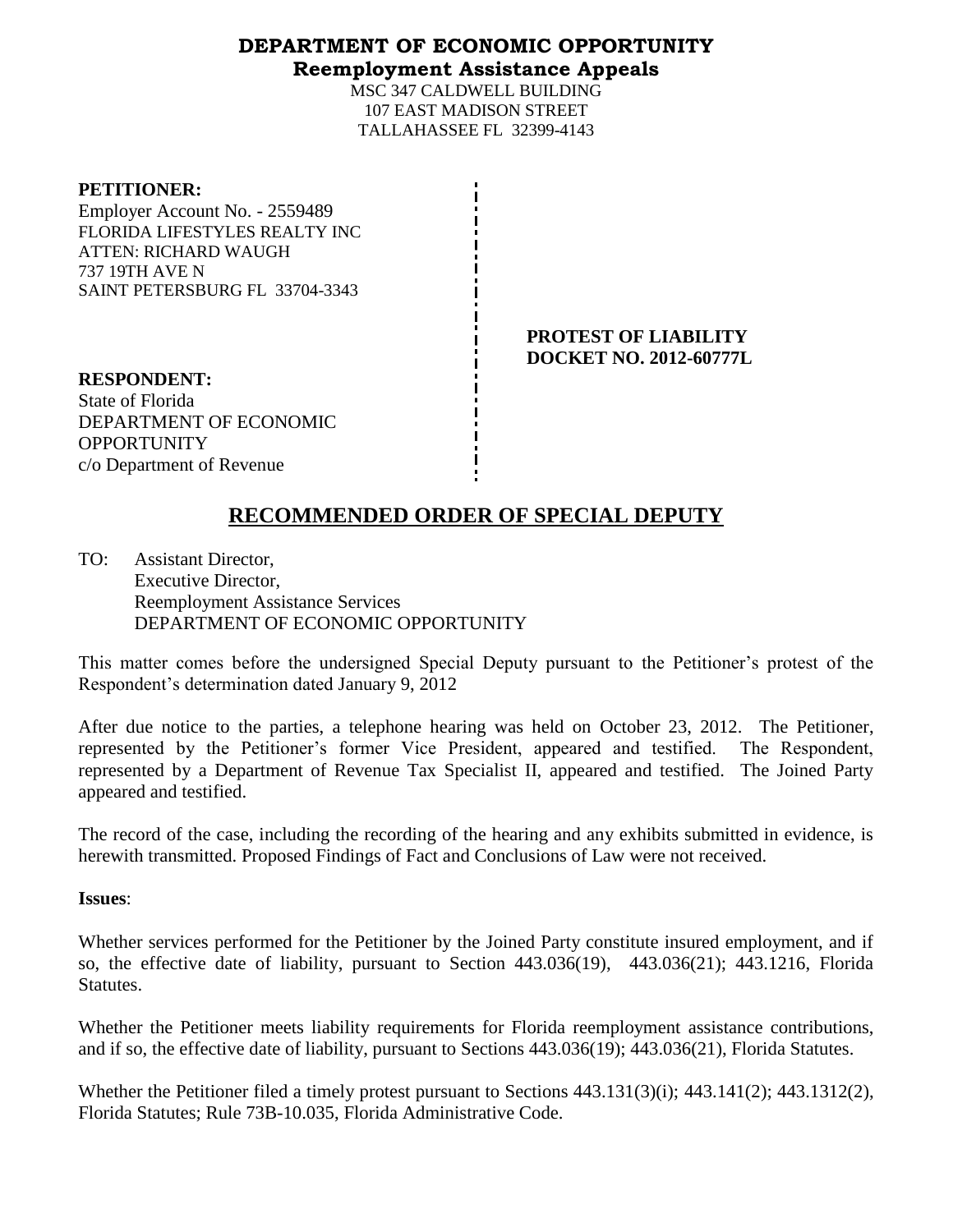## **Findings of Fact:**

- 1. The Petitioner, a corporation, was formed in 2001 to operate a real estate sales office. The business ceased operation on June 15, 2011. The corporation was dissolved in September 2012.
- 2. The Joined Party performed clerical services for the Petitioner from February 9, 2004, to April 2, 2008, for a short period of time later in 2008, and again from September 2009, until June 17, 2011. The Joined Party's duties included answering the telephone, filing, faxing, scanning, entering data into the Multiple Listing Service, preparing fliers, and posting advertisements on Craigslist.
- 3. From February 9, 2004, to April 2, 2008, the Petitioner considered the Joined Party to be an employee. Taxes were withheld from the Joined Party's pay and her earnings were reported on a form W-2. For a period of time in 2008, after April 2, 2008, the Petitioner paid the Joined Party in cash and did not withhold taxes from the Joined Party's pay. From September 2009, until June 17, 2011, the Petitioner considered the Joined Party to be "contract labor." The Petitioner did not withhold taxes from the Joined Party's pay and reported the Joined Party's earnings on a form 1099-MISC.
- 4. There was no written agreement between the parties. When the Joined Party returned to work in September 2009, she was told that the Petitioner could not afford to pay payroll taxes. The Petitioner told the Joined Party that taxes would not be withheld from her pay and that her earnings would be reported on a form 1099.
- 5. The Joined Party received training from another employee of the Petitioner when she began working for the Petitioner in 2004. The Joined Party was told what to do and how to do it. The Joined Party performed substantially the same services from September 2009 until June 17, 2011, as she had from February 9, 2004, to April 2, 2008. The Joined Party's work was directed and supervised primarily by the Petitioner's broker, until his death in May of 2011.
- 6. The Joined Party's services were performed at the Petitioner's business office. The Petitioner furnished a desk, telephone, computer, copy machine, fax machine, scanner, and all other equipment and supplies needed for the work. The Petitioner allowed the Joined Party to use a company car for convenience. The Joined Party was given a key to the office. The Joined Party did not have any expenses in connection with the work.
- 7. The Joined Party worked from 8:30 a.m. to 5:30 p.m., Monday through Friday. If the Joined Party wanted to take time off, she obtained the approval of the Petitioner's broker or vice president.
- 8. The Joined Party could not work for a competitor of the Petitioner.
- 9. The Joined Party was required to personally perform the work.
- 10. The Joined Party did not operate her own business, did not have an occupational license, and did not advertise her clerical services to the general public.
- 11. From September 18, 2009, until June 17, 2011, the Joined Party was paid at a rate of \$10 per hour. The Joined Party kept track of her hours and submitted them to the Petitioner, verbally, at the end of each week. The Joined Party did not receive vacation pay. The Joined Party received pay for some holidays. The Joined Party received a Christmas bonus in 2009.
- 12. Either party could terminate the relationship at any time without liability for breach of contract. The relationship ended when the Petitioner closed its office.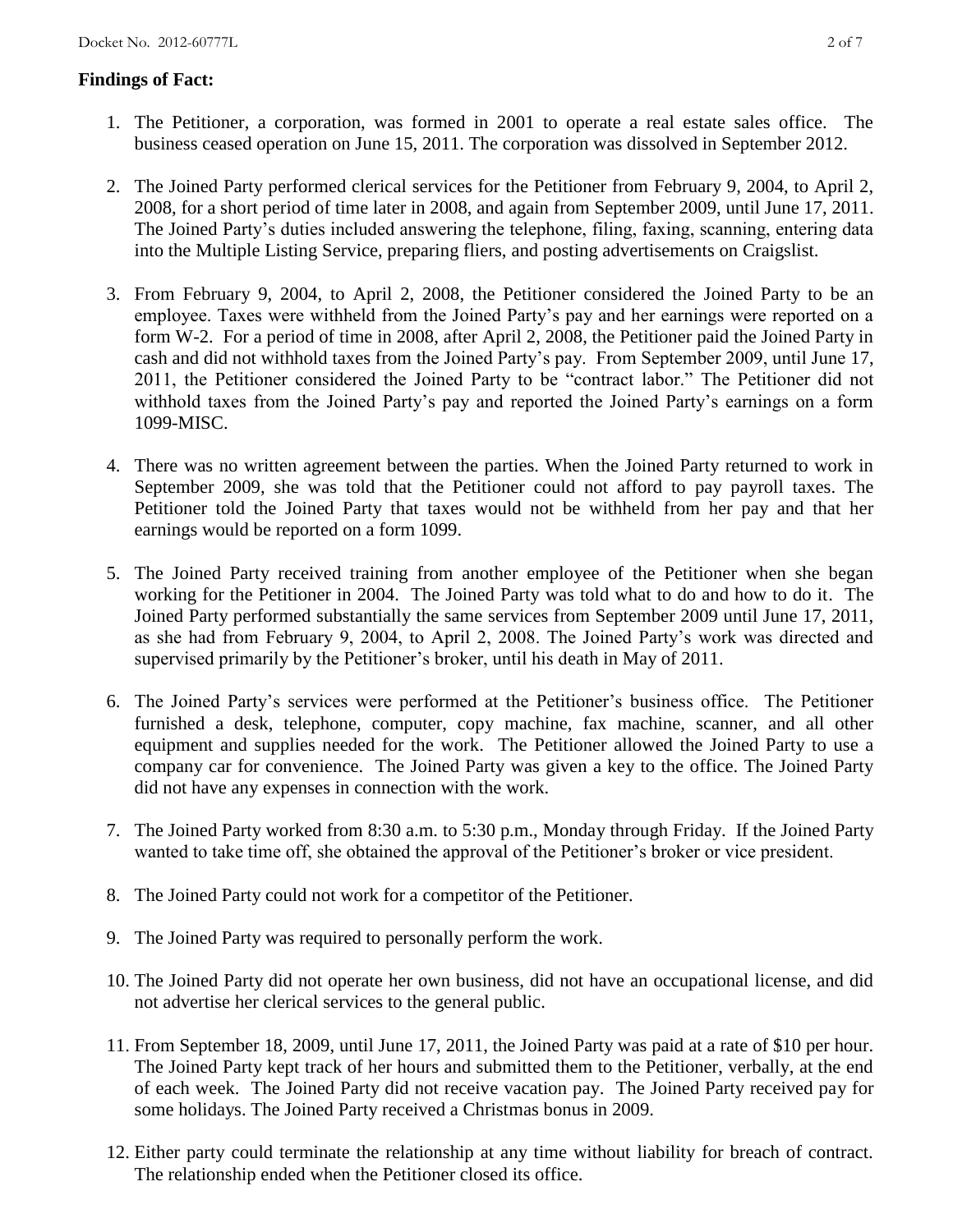- 13. The Joined Party filed a claim for unemployment compensation benefits effective July 3, 2011. When the Joined Party did not receive credit for her earnings with the Petitioner, a *Request for Reconsideration of Monetary Determination* was filed. An investigation was assigned to the Department of Revenue to determine if the Joined Party performed services for the Petitioner as an independent contractor or as an employee.
- 14. On January 9, 2012, a Field Auditor II with the Department of Revenue issued a determination holding that the services performed by the Joined Party as an office clerk constitute insured employment retroactive to January 1, 2010. Among other things the determination states "This letter is an official notice of the above determination and will become conclusive and binding unless you file a written application to protest this determination within twenty (20) days from the date of this letter."
- 15. On February 2, 2012, the Department of Revenue issued a *Notice of Final Assessment* for tax due based upon reactivation of the Petitioner's account effective January 1, 2010.
- 16. The address of record for the Petitioner is the personal residence of the Petitioner's former vice president. The Petitioner's former vice president was hospitalized from January 2, 2012, until January 15, 2012, for back surgery. During the period of hospitalization, mail delivered to the residence of the Petitioner's former vice president was collected by a third party. After being discharged from the hospital, the Petitioner's former vice president returned to his residence to recuperate.
- 17. The Petitioner received the determination dated January 9, 2012, on a date unknown. The Petitioner received the *Notice of Final Assessment* dated February 2, 2012, within a week of the date of issuance. On February 9, 2012, the Petitioner's former vice president contacted the Department of Revenue Service Center in Clearwater, Florida. The Petitioner's former vice president followed the instructions given to him by a representative at the Service Center. The Petitioner submitted a protest on February 9, 2012.

# **Conclusions of Law:**

- 18. Section 443.141(2)(c), Florida Statutes, provides:
	- (c) *Appeals.*--The Department and the state agency providing unemployment tax collection services shall adopt rules prescribing the procedures for an employing unit determined to be an employer to file an appeal and be afforded an opportunity for a hearing on the determination. Pending a hearing, the employing unit must file reports and pay contributions in accordance with s. 443.131.
- 19. Rule 73B-10.035(5)(a)1., Florida Administrative Code, provides:

Determinations issued pursuant to Sections 443.1216, 443.131-.1312, F.S., will become final and binding unless application for review and protest is filed with the Department within 20 days from the mailing date of the determination. If not mailed, the determination will become final 20 days from the date the determination is delivered.

- 20. Rule 73B-10.022(1), Florida Administrative Code, defines "Address of Record" for the purpose of administering Chapter 443, Florida Statutes, as the mailing address of a claimant, employing unit, or authorized representative, provided in writing to the Agency, and to which the Agency shall mail correspondence.
- 21. The determination issued by the Department of Revenue on January 9, 2012, does not contain a mailing date or any certification of the date that the determination may have been mailed to the Petitioner.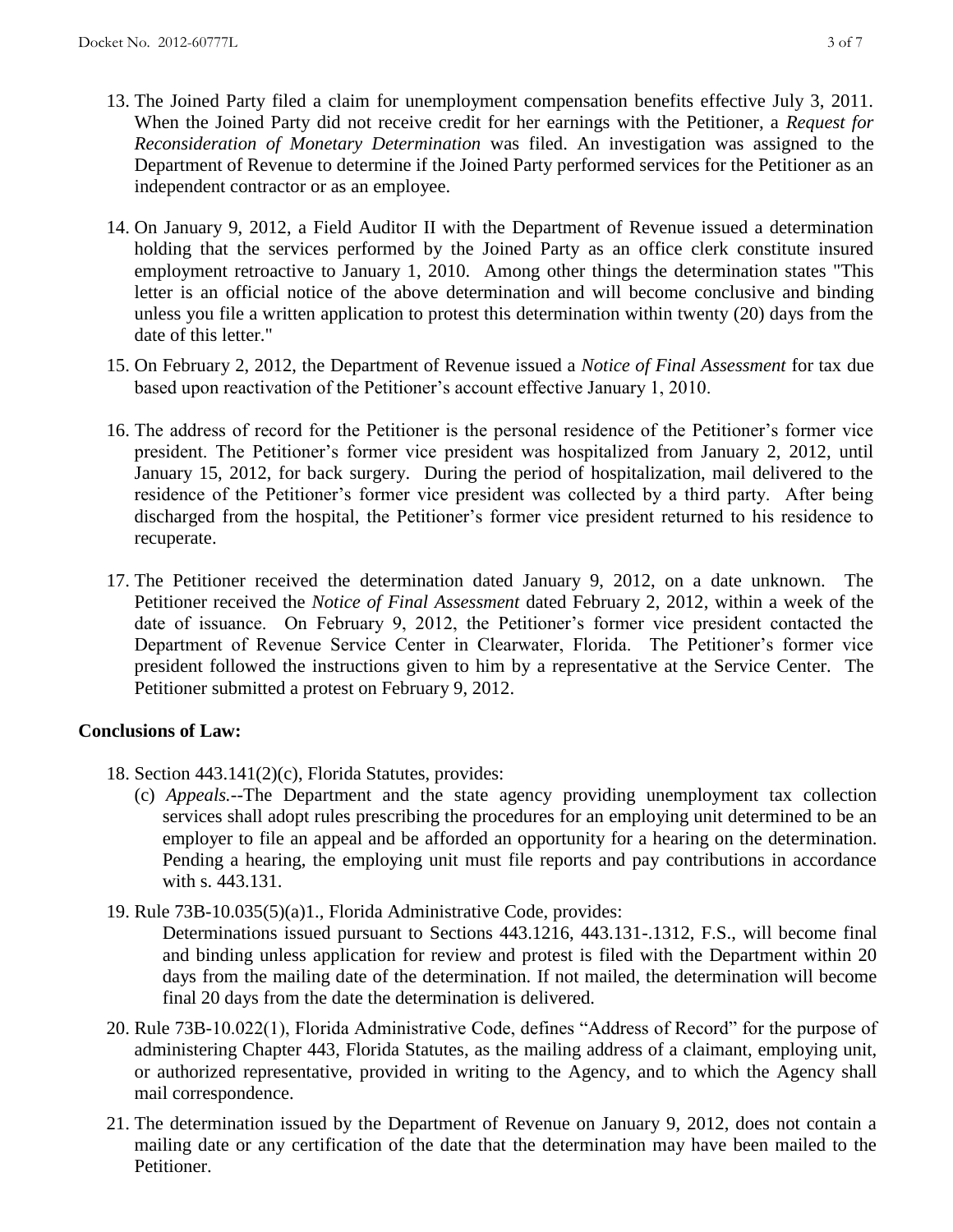- 22. The Petitioner filed the protest by letter dated February 9, 2012. Since no evidence was presented to show when the determination was mailed to the Petitioner, the Petitioner's protest is accepted as timely filed.
- 23. The issue in this case, whether services performed for the Petitioner constitute employment subject to the Florida Unemployment Compensation Law, is governed by Chapter 443, Florida Statutes. Section 443.1216(1)(a)2, Florida Statutes, provides that employment subject to the chapter includes service performed by individuals under the usual common law rules applicable in determining an employer-employee relationship.
- 24. The Supreme Court of the United States held that the term "usual common law rules" is to be used in a generic sense to mean the "standards developed by the courts through the years of adjudication." United States v. W.M. Webb, Inc., 397 U.S. 179 (1970).
- 25. The Supreme Court of Florida adopted and approved the tests in 1 Restatement of Law, Agency 2d Section 220 (1958), for use to determine if an employment relationship exists. See Cantor v. Cochran, 184 So.2d 173 (Fla. 1966); Miami Herald Publishing Co. v. Kendall, 88 So.2d 276 (Fla. 1956); Magarian v. Southern Fruit Distributors, 1 So.2d 858 (Fla. 1941); see also Kane Furniture Corp. v. R. Miranda, 506 So.2d 1061 (Fla. 2d DCA 1987).
- 26. Restatement of Law is a publication, prepared under the auspices of the American Law Institute, which explains the meaning of the law with regard to various court rulings. The Restatement sets forth a nonexclusive list of factors that are to be considered when judging whether a relationship is an employment relationship or an independent contractor relationship.
- 27. 1 Restatement of Law, Agency 2d Section 220 (1958) provides:
	- (1) A servant is a person employed to perform services for another and who, in the performance of the services, is subject to the other's control or right of control.
	- (2) The following matters of fact, among others, are to be considered:
		- (a) the extent of control which, by the agreement, the business may exercise over the details of the work;
		- (b) whether or not the one employed is engaged in a distinct occupation or business;
		- (c) the kind of occupation, with reference to whether, in the locality, the work is usually done under the direction of the employer or by a specialist without supervision;
		- (d) the skill required in the particular occupation;
		- (e) whether the employer or the worker supplies the instrumentalities, tools, and the place of work for the person doing the work;
		- (f) the length of time for which the person is employed;
		- (g) the method of payment, whether by the time or by the job;
		- (h) whether or not the work is a part of the regular business of the employer;
		- (i) whether or not the parties believe they are creating the relation of master and servant;
		- (j) whether the principal is or is not in business.
- 28. Comments in the Restatement explain that the word "servant" does not exclusively connote manual labor, and the word "employee" has largely replaced "servant" in statutes dealing with various aspects of the working relationship between two parties.
- 29. In Department of Health and Rehabilitative Services v. Department of Labor & Employment Security, 472 So.2d 1284 (Fla. 1<sup>st</sup> DCA 1985) the court confirmed that the factors listed in the Restatement are the proper factors to be considered in determining whether an employer-employee relationship exists. However, in citing La Grande v. B&L Services, Inc., 432 So.2d 1364, 1366 (Fla.  $1<sup>st</sup> DCA$  1983), the court acknowledged that the question of whether a person is properly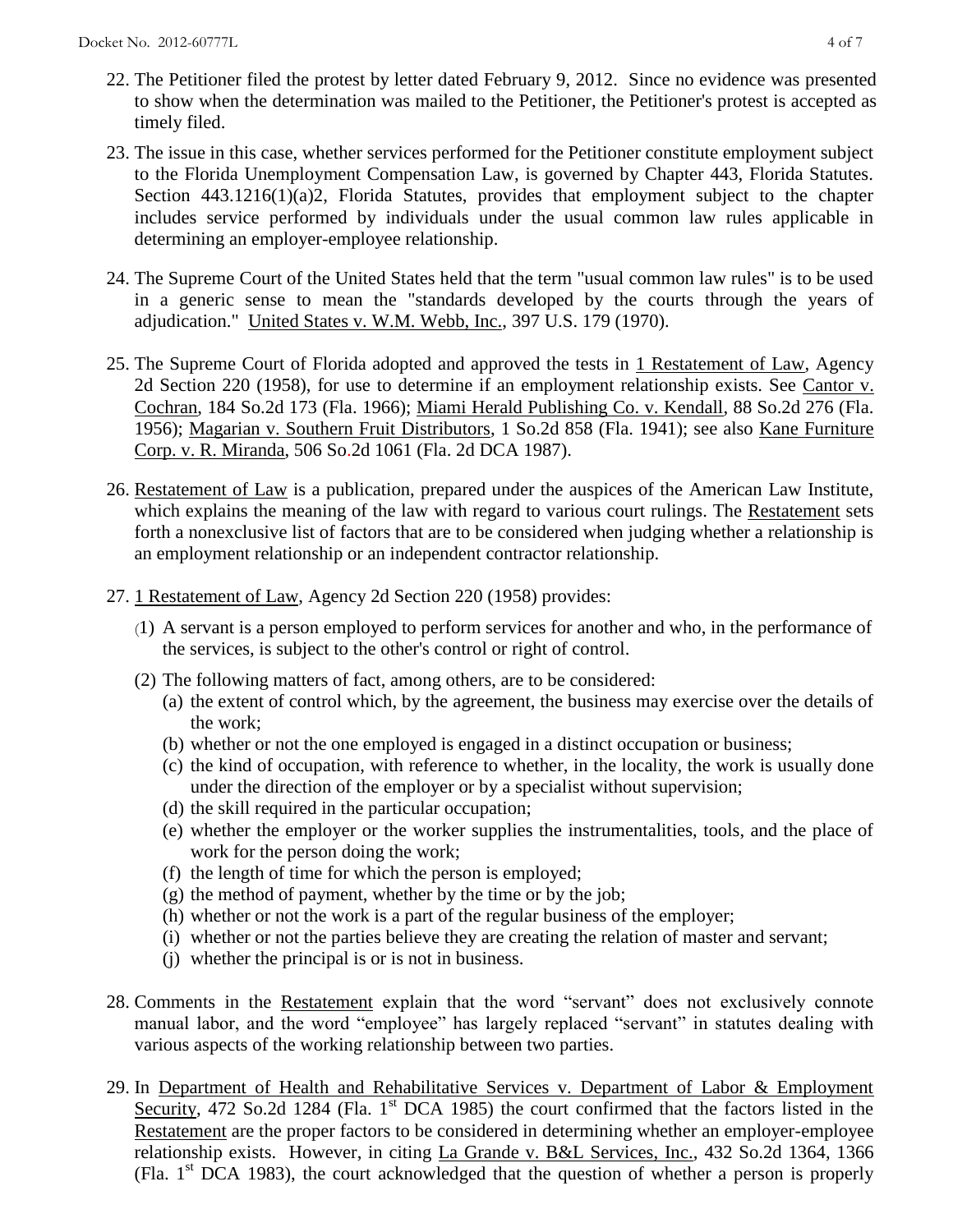classified an employee or an independent contractor often cannot be answered by reference to "hard and fast" rules, but rather must be addressed on a case-by-case basis.

- 30. The evidence presented in this case does not reveal the existence of an agreement, verbal or written, specifying whether the Joined Party would perform services as an employee or as an independent contractor. In Keith v. News & Sun Sentinel Co., 667 So.2d 167 (Fla. 1995), the Court held that in determining the status of a working relationship, the agreement between the parties should be examined if there is one. In providing guidance on how to proceed absent an express agreement the Court stated, "In the event that there is no express agreement and the intent of the parties cannot be otherwise determined, courts must resort to a fact specific analysis under the Restatement based on the actual practice of the parties."
- 31. The Petitioner operated a real estate sales office. The Joined Party performed services on a fulltime basis as an office clerk. The work performed by the Joined Party was not separate and distinct from the Petitioner's business, but was an integral and necessary part of the Petitioner's business. The Joined Party did not have her own business. The Joined Party did not have any expense or financial risk associated with the work performed for the Petitioner.
- 32. In Adams v. Department of Labor and Employment Security, 458 So.2d 1161 (Fla. 1<sup>st</sup> DCA 1984), the Court held that the basic test for determining a worker's status is the employing unit's right of control over the manner in which the work is performed. The Court, quoting Farmer's and Merchant's Bank v. Vocelle, 106 So.2d 92 (Fla. 1<sup>st</sup> DCA 1958), stated: "[I]f the person serving is merely subject to the control of the person being served as to the results to be obtained, he is an independent contractor; if he is subject to the control of the person being served as to the means to be used, he is not an independent contractor." In this case the Petitioner exercised significant control over the details of the work. The Petitioner determined what work was performed, where the work was performed, when the work was performed and, through the training and direction, how the work was performed. The Joined Party was required to personally perform the work and could not work for a competitor of the Petitioner.
- 33. The Petitioner provided all of the equipment and supplies needed for the work.
- 34. The Petitioner determined the rate and method of payment. The Joined Party was paid by time rather than by the job. The Joined Party received holiday pay and a Christmas bonus, benefits normally reserved for employees. The fact that taxes were not withheld from the Joined Party's pay does not, standing alone, establish an independent contractor relationship.
- 35. Either party had the right to terminate the relationship at any time without incurring liability for breach of contract. The Joined Party performed services for the Petitioner on and off for approximately six years. These facts reveal the existence of an at-will relationship of relative permanence. In Cantor v. Cochran, 184 So.2d 173 (Fla. 1966), the court in quoting 1 Larson, Workmens' Compensation Law, Section 44.35, stated: "The power to fire is the power to control. The absolute right to terminate the relationship without liability is not consistent with the concept of independent contractor, under which the contractor should have the legal right to complete the project contracted for and to treat any attempt to prevent completion as a breach of contract."
- 36. It is concluded that the services performed for the Petitioner by the Joined Party as an office clerk constitute insured employment.
- 37. Section 443.1215(1)(a), Florida Statutes, provides:
	- (1) Each of the following employing units is an employer subject to this chapter:
	- (a) An employing unit that: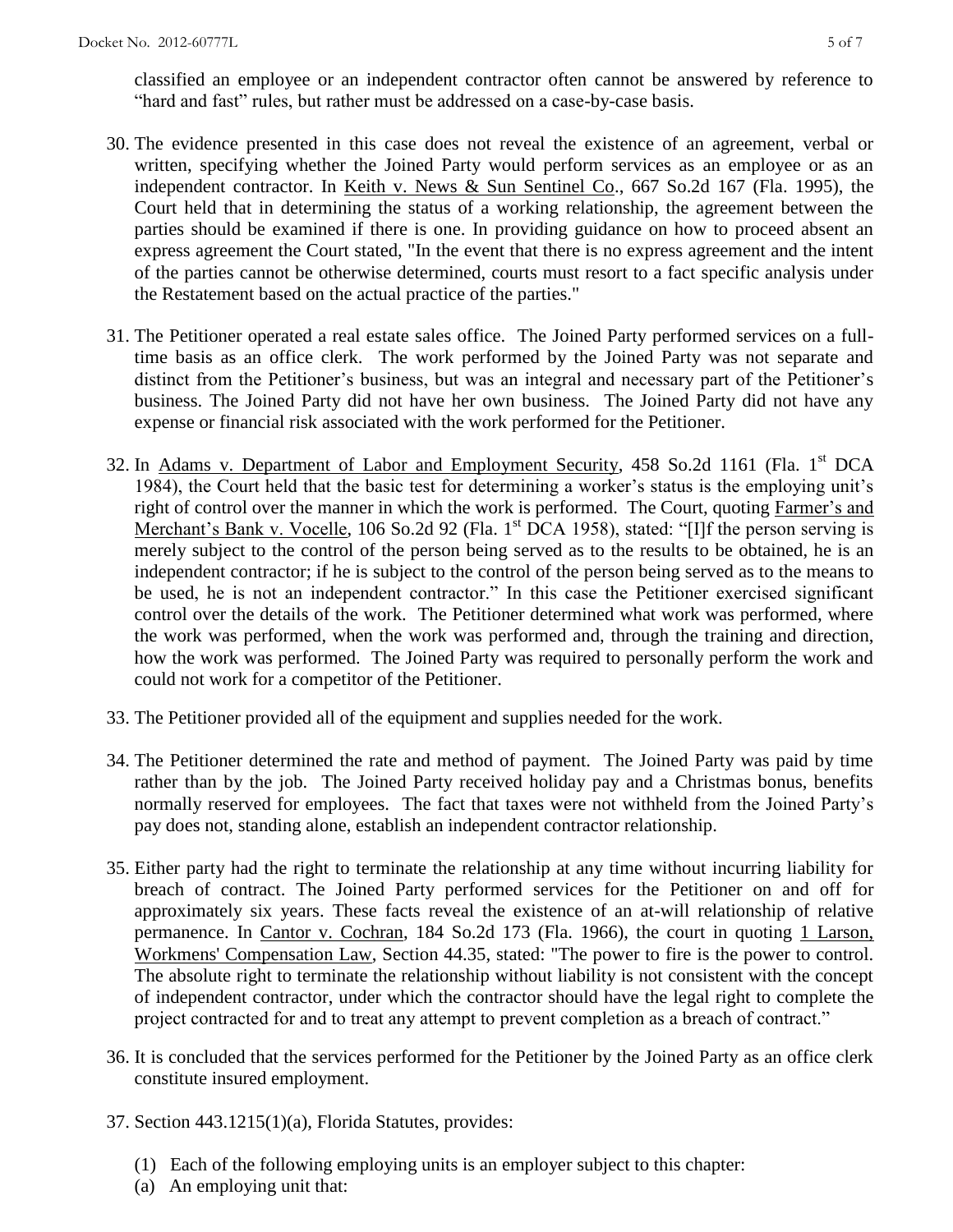1. In a calendar quarter during the current or preceding calendar year paid wages of at least \$1,500 for service in employment; or

 2. For any portion of a day in each of 20 different calendar weeks, regardless of whether the weeks were consecutive, during the current or preceding calendar year, employed at least one individual in employment, irrespective of whether the same individual was in employment during each day.

38. The Joined Party performed services for the Petitioner from September 2009, until June 17, 2011. Those services are sufficient to establish liability effective January 1, 2010, based on the fact that the Petitioner employed at least one individual in employment during twenty different calendar weeks during a calendar year.

**Recommendation:** It is recommended that the determination dated January 9, 2012 be AFFIRMED.

Respectfully submitted on December 12, 2012.



SUSAN WILLIAMS, Special Deputy Office of Appeals

A party aggrieved by the *Recommended Order* may file written exceptions to the Director at the address shown above within fifteen days of the mailing date of the *Recommended Order*. Any opposing party may file counter exceptions within ten days of the mailing of the original exceptions. A brief in opposition to counter exceptions may be filed within ten days of the mailing of the counter exceptions. Any party initiating such correspondence must send a copy of the correspondence to each party of record and indicate that copies were sent.

Una parte que se vea perjudicada por la *Orden Recomendada* puede registrar excepciones por escrito al Director Designado en la dirección que aparece arriba dentro de quince días a partir de la fecha del envío por correo de la *Orden Recomendada*. Cualquier contraparte puede registrar contra-excepciones dentro de los diez días a partir de la fecha de envió por correo de las excepciones originales. Un sumario en oposición a contra-excepciones puede ser registrado dentro de los diez días a partir de la fecha de envío por correo de las contra-excepciones. Cualquier parte que dé inicio a tal correspondencia debe enviarle una copia de tal correspondencia a cada parte contenida en el registro y señalar que copias fueron remitidas.

Yon pati ke *Lòd Rekòmande* a afekte ka prezante de eksklizyon alekri bay Direktè Adjwen an lan adrès ki parèt anlè a lan yon peryòd kenz jou apati de dat ke *Lòd Rekòmande* a te poste a. Nenpòt pati ki fè opozisyon ka prezante objeksyon a eksklizyon yo lan yon peryòd dis jou apati de lè ke objeksyon a eksklizyon orijinal yo te poste. Yon dosye ki prezante ann opozisyon a objeksyon a eksklizyon yo, ka prezante lan yon peryòd dis jou apati de dat ke objeksyon a eksklizyon yo te poste. Nenpòt pati ki angaje yon korespondans konsa dwe voye yon kopi kourye a bay chak pati ki enplike lan dosye a e endike ke yo te voye kopi yo.

Shonew b

**DECEMBER AND Y. BARNES, Special Deputy Clerk December 12, 2012** 

**Date Mailed:**